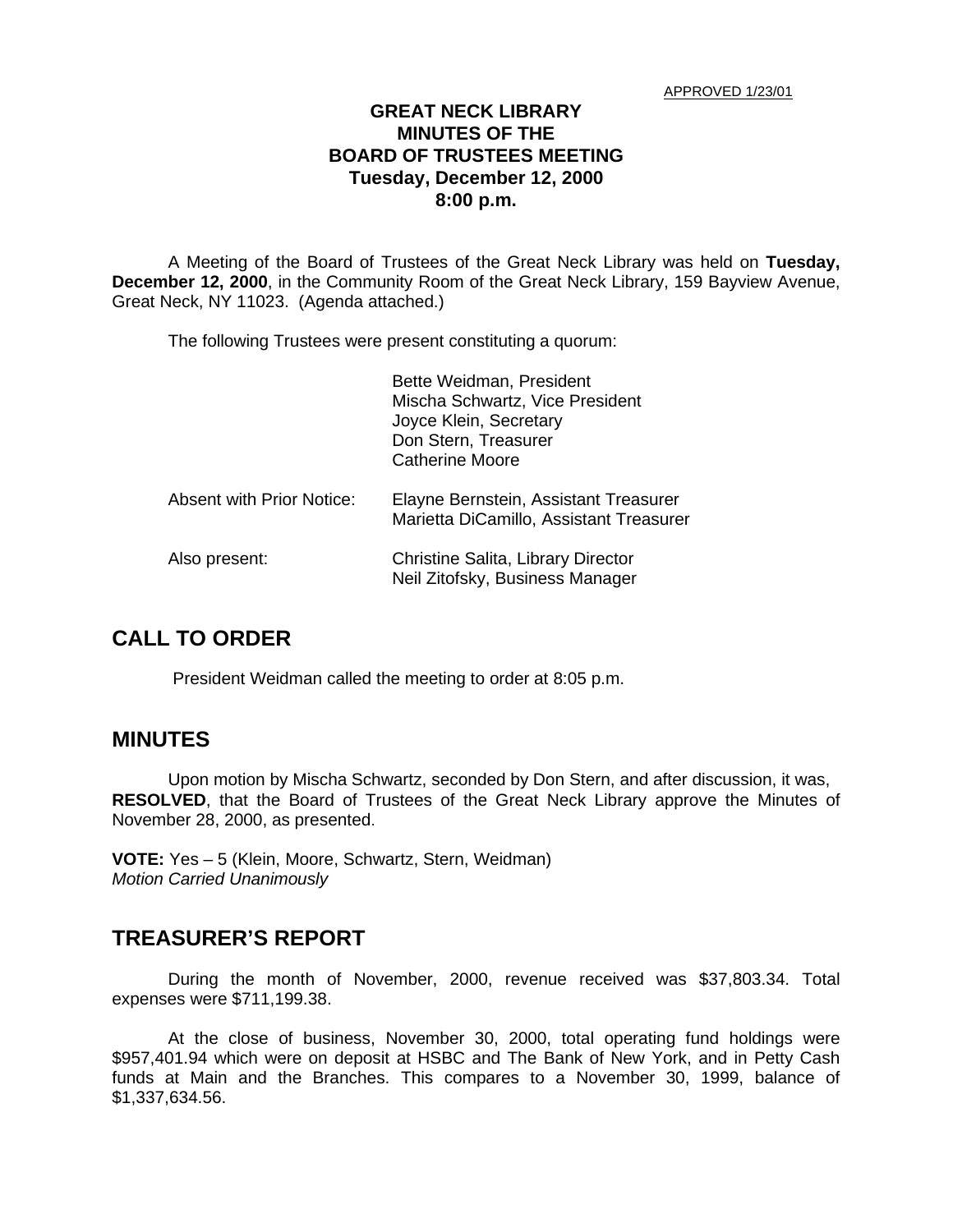Additionally, the balance of the Main Building and Special Services fund was \$1,094,653.38; the Automated Library fund was \$124,486.45; the Restricted Gift fund was \$42,803.99; the Branch and Special Services fund was \$118,030.09. These funds totaled \$1,379,973.91 on November 30, 2000. The November 30, 1999, total was \$1,214,704.33.

Upon motion by Don Stern, seconded by Catherine Moore, and after discussion, it was, **RESOLVED,** that the Board of Trustees of the Great Neck Library, accept the December 12, 2000, Treasurer's Report with the Personnel Changes of November 27, 2000, through December 8, 2000.

**VOTE:** Yes – 5 (Klein, Moore, Schwartz, Stern, Weidman) *Motion Carried Unanimously*

Upon motion by Don Stern, seconded by Joyce Klein, and after discussion, it was, **RESOLVED,** that the Board of Trustees of the Great Neck Library authorize the Treasurer to pay the persons named in the Check Register dated November 21, 2000, through December 8, 2000, Paid-Checks numbered 21159 through 21234, and To-Be-Paid Checks numbered 21235 through 21315, the sums set against their respective names, amounting in the aggregate to \$158,619.97.

**VOTE:** Yes – 5 (Klein, Moore, Schwartz, Stern, Weidman) *Motion Carried Unanimously*

# **STAFF RETIREMENT**

President Weidman read the following statement: "Speaking on behalf of the entire Board of Trustees, I would like to express our appreciation for the many years of service to the Library and the community given by Station Branch Librarian Joan Linden (30 years) and Custodian Andres Zavala (13 years). We wish them both well on the occasion of their retirement."

# **REPORTS**

Director's Report (attached hereto)

#### Advisory Committees

Director Salita, Chair of the Main Library "Ad Hoc" Committee, reported that Dr. Manuel London anticipates having the final questionnaire tabulation on or about February  $1<sup>st</sup>$ . A meeting of the "Ad Hoc" Committee will be scheduled thereafter.

### **OLD BUSINESS**